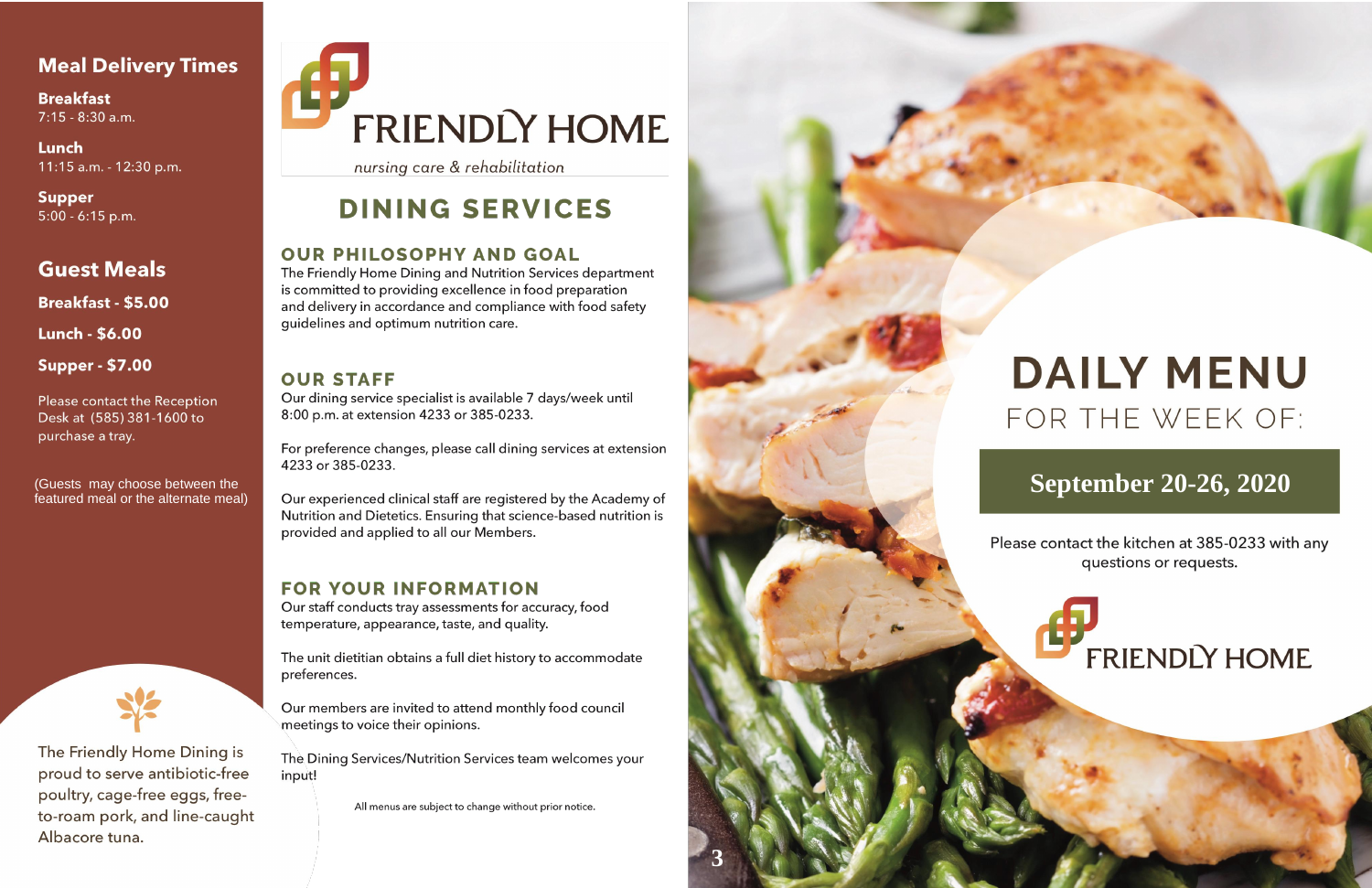Cape Cod Turkey Salad

, Grilled Burger, Hot Dog (Red or White), Grilled chicken Sandwich

Soups: Chicken Noodle and Tomato Salads: Chef Salad with Choice of Dressing and Cold Plates: Cottage cheese, Egg Salad, Tuna, Ham, or Turkey Sandwiches: Ham, Turkey, Tuna, Egg Salad, Grilled Burger, Hot Dog (Red or White), with lettuce and tomato, Chicken Tenders w/ BBQ Sauce, Mac-n-cheese, Cheese or Pepperoni Pizza on Naan bread **Side Items:** French Fries, Mashed Potatoes, Brown Rice, Macaroni Salad, Broccoli, Green Beans

### **WEDNESDAY THURSDAY FRIDAY SATURDAY**

Cowboy BBQ Burger Sesame Chicken | Hand Crafted Meatloaf BBQ Chicken Thighs | Teriyaki Glazed Salmon | Shrimp Alfredo | Baked Ziti with Italian Sausage

| <b>BREAKFAST</b>                                                                                                                                                                                                                                                                                                                                                                                                                                                                                                                                                                                                                                               |                                |                                                                                                                                                                                                                               |                                                                                                                                              |                          |                                               |                             |
|----------------------------------------------------------------------------------------------------------------------------------------------------------------------------------------------------------------------------------------------------------------------------------------------------------------------------------------------------------------------------------------------------------------------------------------------------------------------------------------------------------------------------------------------------------------------------------------------------------------------------------------------------------------|--------------------------------|-------------------------------------------------------------------------------------------------------------------------------------------------------------------------------------------------------------------------------|----------------------------------------------------------------------------------------------------------------------------------------------|--------------------------|-----------------------------------------------|-----------------------------|
| <b>SUNDAY</b>                                                                                                                                                                                                                                                                                                                                                                                                                                                                                                                                                                                                                                                  | <b>MONDAY</b>                  | <b>TUESDAY</b>                                                                                                                                                                                                                | WEDNESDAY                                                                                                                                    | <b>THURSDAY</b>          | <b>FRIDAY</b>                                 | <b>SATURDAY</b>             |
|                                                                                                                                                                                                                                                                                                                                                                                                                                                                                                                                                                                                                                                                |                                | <b>Apple Tasting Tour</b>                                                                                                                                                                                                     |                                                                                                                                              |                          |                                               |                             |
| Choice of Juice                                                                                                                                                                                                                                                                                                                                                                                                                                                                                                                                                                                                                                                | Choice of Juice                | Apple Cider                                                                                                                                                                                                                   | Choice of Juice                                                                                                                              | Choice of Juice          | Choice of Juice                               | Choice of Juice             |
| Cream of Wheat                                                                                                                                                                                                                                                                                                                                                                                                                                                                                                                                                                                                                                                 | Oatmeal                        | Cream of Wheat                                                                                                                                                                                                                | Oatmeal                                                                                                                                      | Cream of Wheat           | Oatmeal                                       | Oatmeal                     |
| <b>French Toast</b>                                                                                                                                                                                                                                                                                                                                                                                                                                                                                                                                                                                                                                            | <b>Scrambled Eggs</b>          | Scrambled Eggs                                                                                                                                                                                                                | Western Egg Bake                                                                                                                             | Belgian Waffle           | <b>Scrambled Eggs</b>                         | <b>Hash Brown Casserole</b> |
| <b>Strawberry Topping</b>                                                                                                                                                                                                                                                                                                                                                                                                                                                                                                                                                                                                                                      | <b>O'Brien Potatoes</b>        | Donut                                                                                                                                                                                                                         | <b>Hash Browns</b>                                                                                                                           | Syrup                    | <b>Home Fries</b>                             | <b>With Country Gravy</b>   |
| Sausage Links                                                                                                                                                                                                                                                                                                                                                                                                                                                                                                                                                                                                                                                  | Crispy Bacon                   | <b>Turkey Sausage</b>                                                                                                                                                                                                         |                                                                                                                                              | Crispy Bacon             | Grilled Ham                                   |                             |
| <b>LUNCH</b>                                                                                                                                                                                                                                                                                                                                                                                                                                                                                                                                                                                                                                                   |                                | Hard Boiled Eggs, Scrambled Eggs, Cottage Cheese, Muffins (Corn, Bran, or Blueberry), Cheese or Fruit Danish, Cold Cereal Selections (Cheerios®, Raisin Bran, Rice Krispies®, Corn Flakes), Juices (Orange, Apple, Cranberry, | <b>Alternative Breakfast Items:</b><br>Coffee and Tea, Unsweetened Tea, Milk (Whole, 2%, Skim, and Chocolate), Seasonal fruit also available |                          |                                               |                             |
|                                                                                                                                                                                                                                                                                                                                                                                                                                                                                                                                                                                                                                                                |                                |                                                                                                                                                                                                                               |                                                                                                                                              |                          |                                               |                             |
| <b>SUNDAY</b>                                                                                                                                                                                                                                                                                                                                                                                                                                                                                                                                                                                                                                                  | <b>MONDAY</b>                  | <b>TUESDAY</b>                                                                                                                                                                                                                | <b>WEDNESDAY</b>                                                                                                                             | <b>THURSDAY</b>          | <b>FRIDAY</b>                                 | <b>SATURDAY</b>             |
| Mixed Green Salad                                                                                                                                                                                                                                                                                                                                                                                                                                                                                                                                                                                                                                              | Mixed Green Salad              | <b>Apple Tasting Tour</b><br>Mixed Green Salad                                                                                                                                                                                | Mixed Green Salad                                                                                                                            | Mixed Green Salad        | <b>National Lobster Day</b><br>Lobster Bisque | Mixed Green Salad           |
| Raspberry Balsamic Chicken w/<br><b>Shallots</b>                                                                                                                                                                                                                                                                                                                                                                                                                                                                                                                                                                                                               | Turkey Tetrazzini              | Apple Bacon Cheddar Grilled<br>Cheese                                                                                                                                                                                         | Mojo Pulled Pork Sandwich                                                                                                                    | Grilled Rueben           | Lobster Macaroni & Cheese                     | Potato Crusted Cod          |
| <b>Roasted Greek Potato Wedges</b>                                                                                                                                                                                                                                                                                                                                                                                                                                                                                                                                                                                                                             | <b>Scandinavian Vegetables</b> | Cinnamon Applesauce                                                                                                                                                                                                           | Spanish Rice                                                                                                                                 | Potato Chips             | <b>Steamed Broccoli</b>                       | Rice Pilaf                  |
| Sautéed Broccoli                                                                                                                                                                                                                                                                                                                                                                                                                                                                                                                                                                                                                                               | <b>Blueberry Cupcake</b>       |                                                                                                                                                                                                                               | Pinto Beans                                                                                                                                  | Tortellini Salad         |                                               | <b>Oven Roasted Carrots</b> |
| Rhubarb & Berry Pie                                                                                                                                                                                                                                                                                                                                                                                                                                                                                                                                                                                                                                            |                                | Apple Pie                                                                                                                                                                                                                     | Banana Pudding with Vanilla<br>Wafter                                                                                                        | <b>Fried Apples</b>      | Peach Cobbler                                 | Coca-Cola Cake              |
| <b>Alternate</b>                                                                                                                                                                                                                                                                                                                                                                                                                                                                                                                                                                                                                                               | <b>Alternate</b>               | <b>Alternate</b>                                                                                                                                                                                                              | <b>Alternate</b>                                                                                                                             | <b>Alternate</b>         | <b>Alternate</b>                              | <b>Alternate</b>            |
| Portobello Stroganoff over Pasta                                                                                                                                                                                                                                                                                                                                                                                                                                                                                                                                                                                                                               | <b>Beef Brisket Sandwich</b>   | Citrus Herb Tilapia                                                                                                                                                                                                           | Lemon Herb Chicken Breast                                                                                                                    | Mardi Gras Pasta         | Open Faced RB Sandwich with<br>gravy          | Cape Cod Turkey Sala        |
| Sautéed Broccolini                                                                                                                                                                                                                                                                                                                                                                                                                                                                                                                                                                                                                                             | Quinoa Salad                   | <b>Mashed Potatoes</b>                                                                                                                                                                                                        | Spanish Rice                                                                                                                                 |                          | <b>Mashed Potatoes</b>                        | Choice of Dressing          |
|                                                                                                                                                                                                                                                                                                                                                                                                                                                                                                                                                                                                                                                                |                                |                                                                                                                                                                                                                               | Pinto Beans                                                                                                                                  |                          | <b>Green Beans</b>                            |                             |
| Soups: Chicken Noodle and Tomato Salads: Chef Salad with Choice of Dressing and Cold Plates: Cottage cheese, Egg Salad, Tuna, Ham, or Turkey Sandwiches: Ham, Turkey, Tuna, Egg Salad, Grilled Burger, Hot Dog (Red or White),<br>with lettuce and tomato, Chicken Tenders w/ BBQ Sauce, Mac-n-cheese, Cheese or Pepperoni Pizza on Naan bread<br>Side Items: French Fries, Mashed Potatoes, Brown Rice, Macaroni Salad, Broccoli, Green Beans<br>Desserts: Cookies (Chocolate Chip, Oatmeal Raisin, and Sugar), Pudding - Sugar-Free and Regular (Chocolate and Vanilla), Jell-O - Sugar-Free and Regular, and Ice Cream (Chocolate, Vanilla, and Strawberry) |                                |                                                                                                                                                                                                                               | Alternative Lunch Items: (Please request alternative lunch items by 10am)                                                                    |                          |                                               |                             |
| <b>DINNER</b>                                                                                                                                                                                                                                                                                                                                                                                                                                                                                                                                                                                                                                                  |                                |                                                                                                                                                                                                                               |                                                                                                                                              |                          |                                               |                             |
| <b>SUNDAY</b>                                                                                                                                                                                                                                                                                                                                                                                                                                                                                                                                                                                                                                                  | <b>MONDAY</b>                  | <b>TUESDAY</b><br><b>Apple Tasting Tour</b>                                                                                                                                                                                   | <b>WEDNESDAY</b>                                                                                                                             | <b>THURSDAY</b>          | <b>FRIDAY</b>                                 | <b>SATURDAY</b>             |
| Pasta Fagioli Soup                                                                                                                                                                                                                                                                                                                                                                                                                                                                                                                                                                                                                                             | Creamy Tomato Soup             | Chicken Mulligatawny Soup                                                                                                                                                                                                     | Loaded Potato Soup                                                                                                                           | New England Clam Chowder | Wild Mushroom Soup                            | Beef Noodle Soup            |

| Lettuce/Tomato     | <b>Basmati Rice</b>                 | Mashed Potatoes & Gravy       | <b>Baked Potato</b>           | Herbed Wild Rice Pilaf                     | <b>Broccoli</b>     | Marinara Sauce                     |
|--------------------|-------------------------------------|-------------------------------|-------------------------------|--------------------------------------------|---------------------|------------------------------------|
| <b>Steak Fries</b> | Broccoli                            | Cauliflower with Cheese Sauce | Peas                          | <b>Stir Fry Vegetables</b>                 |                     | Broccoli & Garlic Bread            |
| Lemon Meringue Pie | <b>Butterscotch Pudding Parfait</b> | Cherry Pie                    | <b>Blueberry Cobbler</b>      | Key Lime Pie                               | Mixed Berry Parfait | Rice Pudding                       |
| <u>Alternate</u>   | <u>Alternate</u>                    | <b>Alternate</b>              | <b>Alternate</b>              | <b>Alternate</b>                           | <b>Alternate</b>    | <b>Alternate</b>                   |
| Italian B.L.T      | Pork Roast w/ Gravy                 | <b>Buffalo Chicken Salad</b>  | Cheese Ravioli                | Personal Pan Pizza                         | Patty Melt          | Tuscan Grilled Chicken<br>Sandwich |
|                    | <b>Basmati Rice</b><br>Green Beans  | Choice of Dressing            | Mixed Green Salad w/ Dressing | Mixed Green Salad<br>w/ Choice of Dressing | <b>French Fries</b> | Lettuce/Tomato/Pickle<br>Broccoli  |

**Alternative Dinner Items: (Please request alternative dinner items by 3:30pm)**

### **WEDNESDAY THURSDAY FRIDAY SATURDAY**